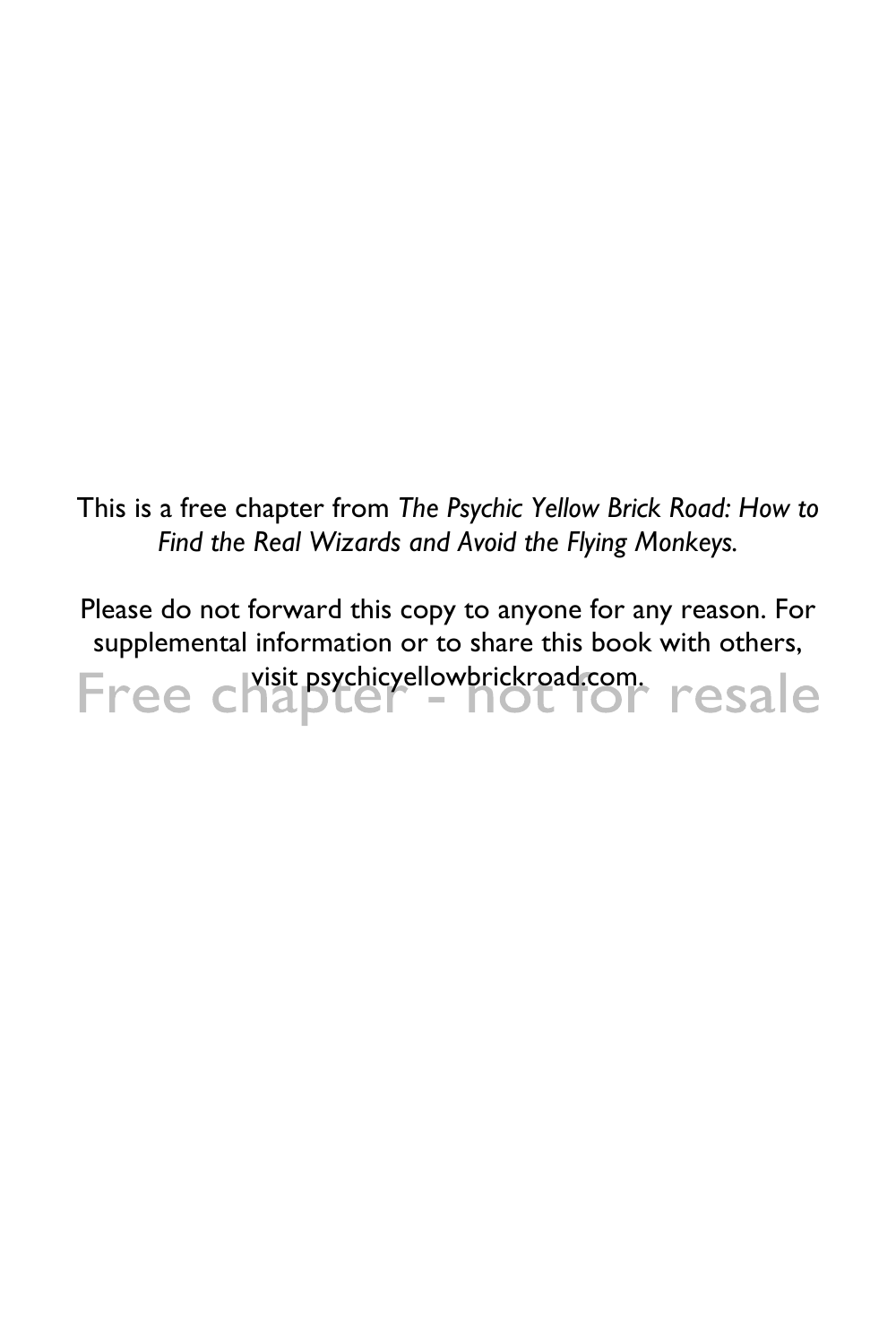# THE Psychic **BRICK ROA**

How to Find the Real Wizards and Avoid the Flying Monkeys

# **CORBIE MITLEID**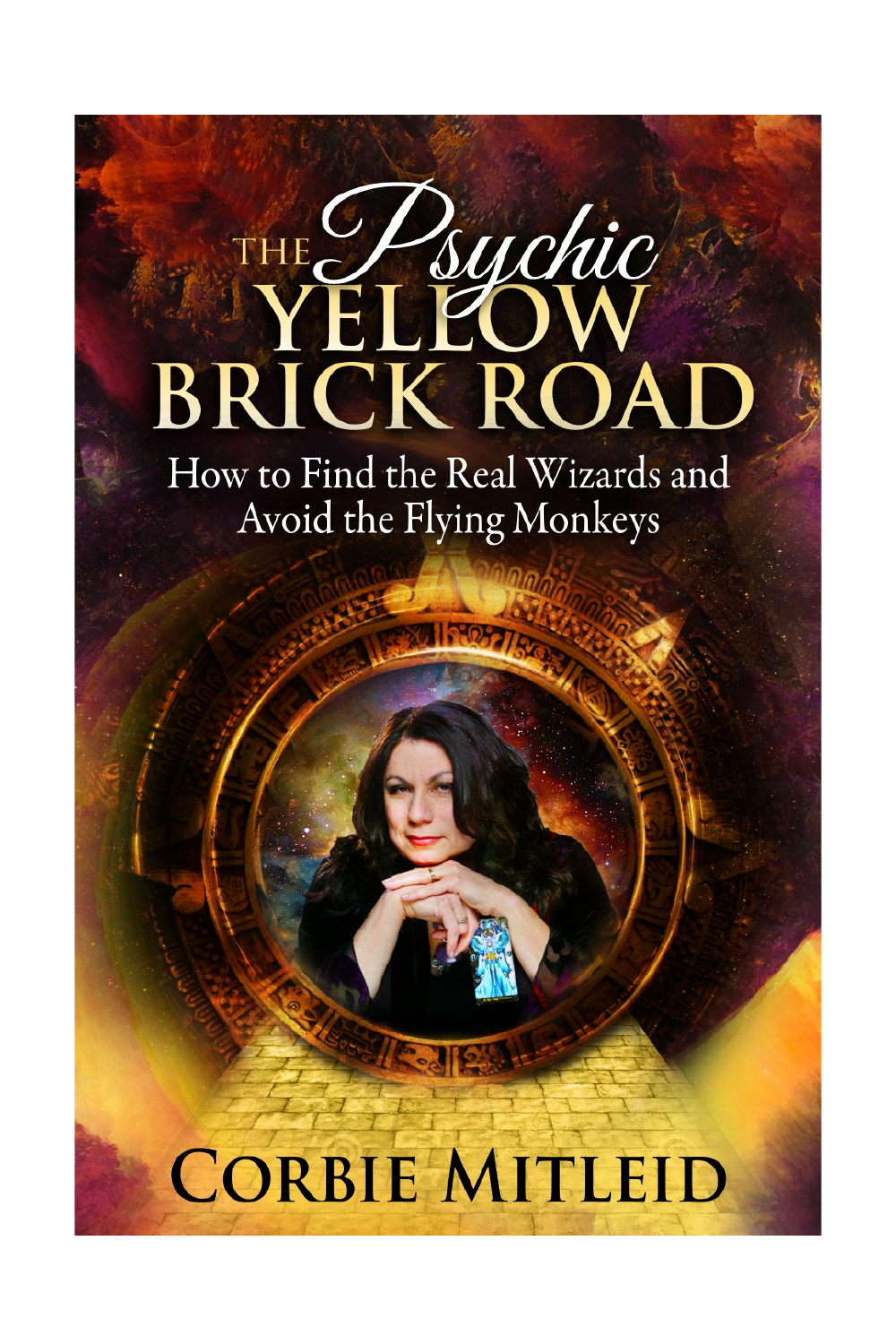# **THE PSYCHIC YELLOW BRICK ROAD:**

**How to Find the Real Wizards and Avoid the Flying Monkeys**

#### Free chapter - not for resale

**Corbie Mitleid**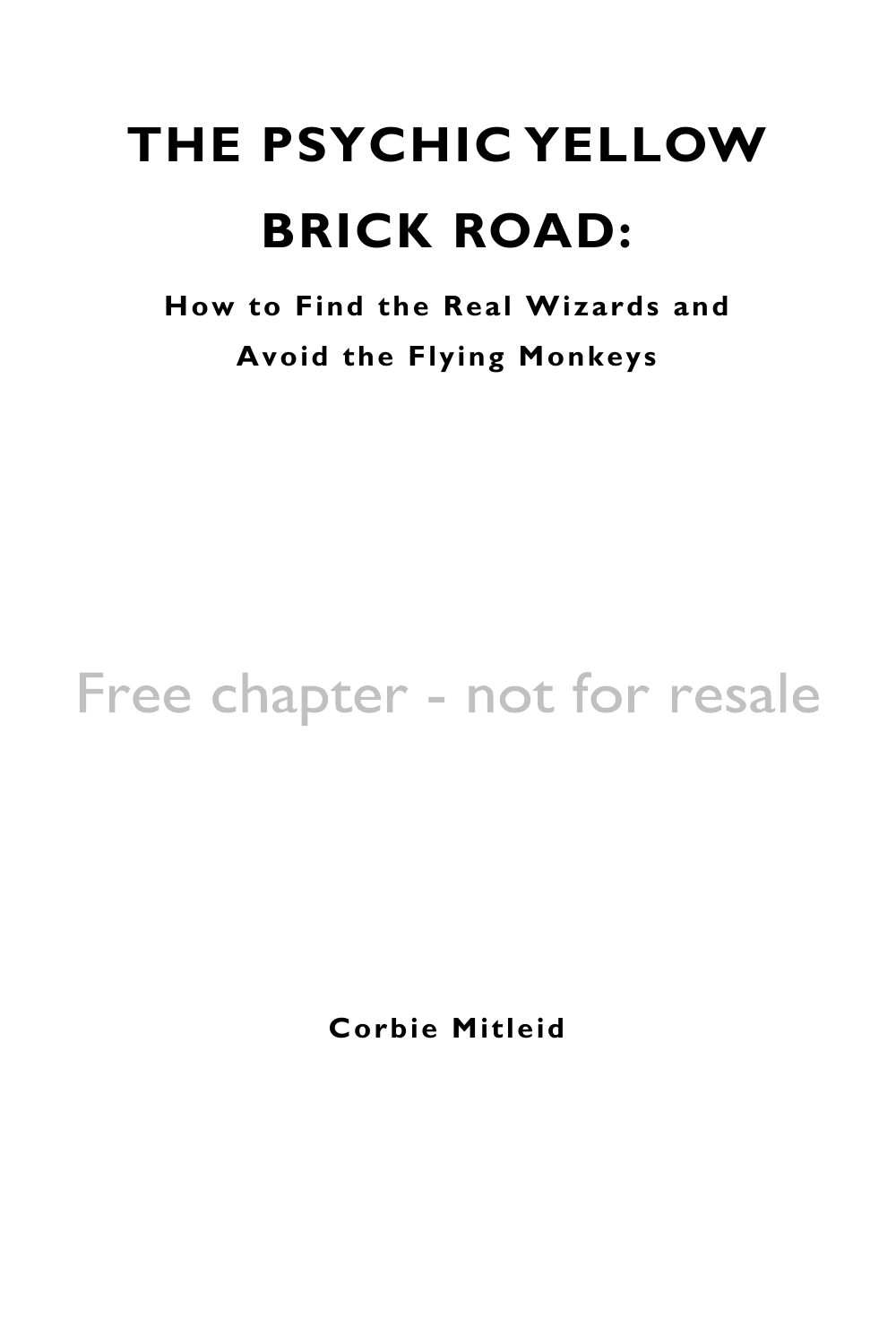## **COPYRIGHT**

Copyright © 2018 by Corbie Mitleid

ALL RIGHTS RESERVED.

This book or any portion thereof may not be reproduced or used in any manner whatsoever without the express written permission of the publisher except for the use of brief quotations in a book review.

Contact information at https://corbiemitleid.com/contact

#### Free chapter - not for resale

Cover Design: Heidi Sutherlin

Editor: Berni Xiong

ISBN 978-1-61468-422-0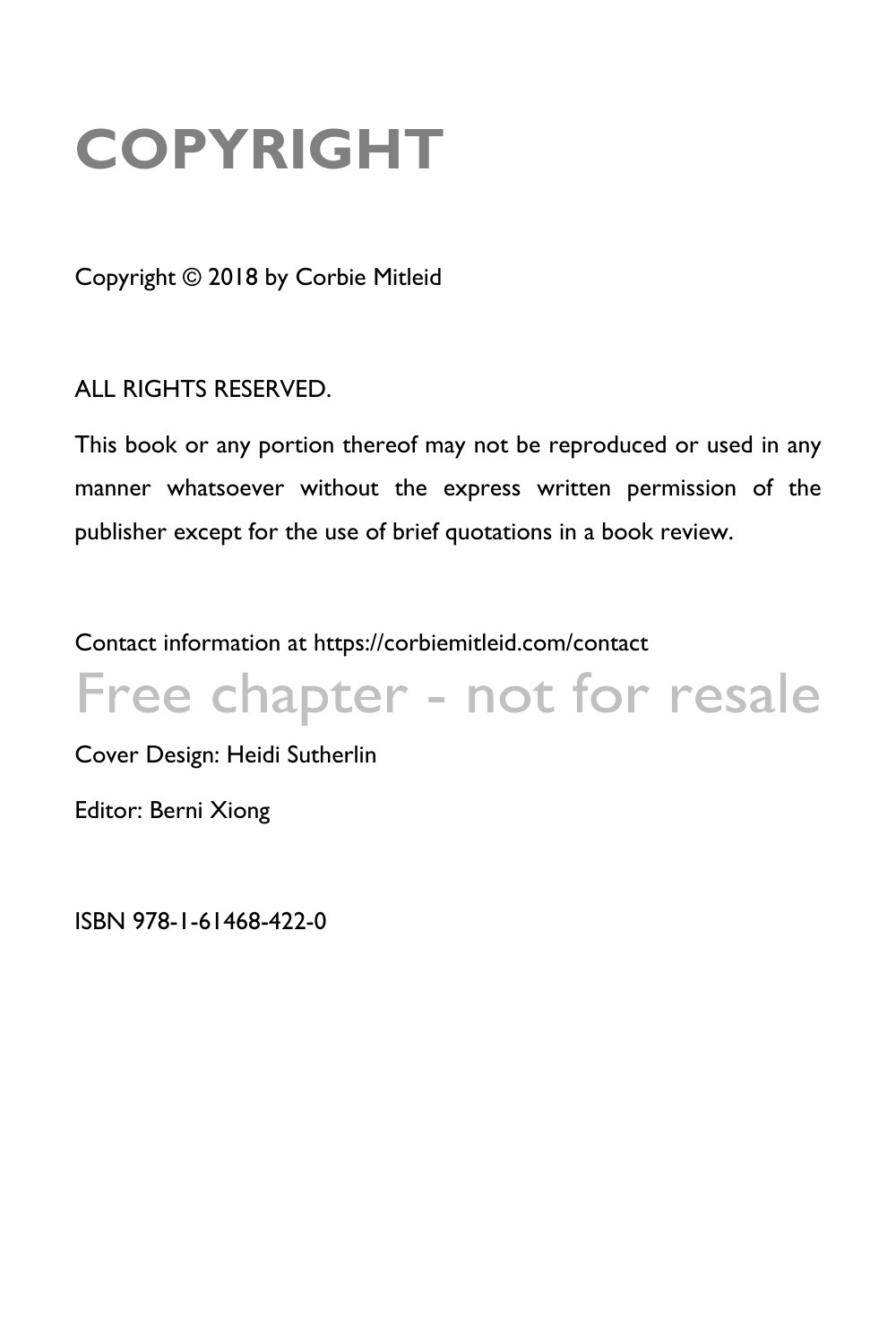#### **DEDICATION**

*Dedicated to every client I have ever had: from seekers to skeptics, and everyone in between. Without your participation over the past decades, this book would not exist.*

*To those just starting on the road of Enlightenment: you are very welcome indeed! There is always room for more folks at the Party of Life.*

*But most of all, to the late great Allie Cheslick, "Chatty Cathy of the Dead" and the best medium I've ever known. You predicted this book, dear friend—and*  **Free chapter**<sub>here it is.</sub> resare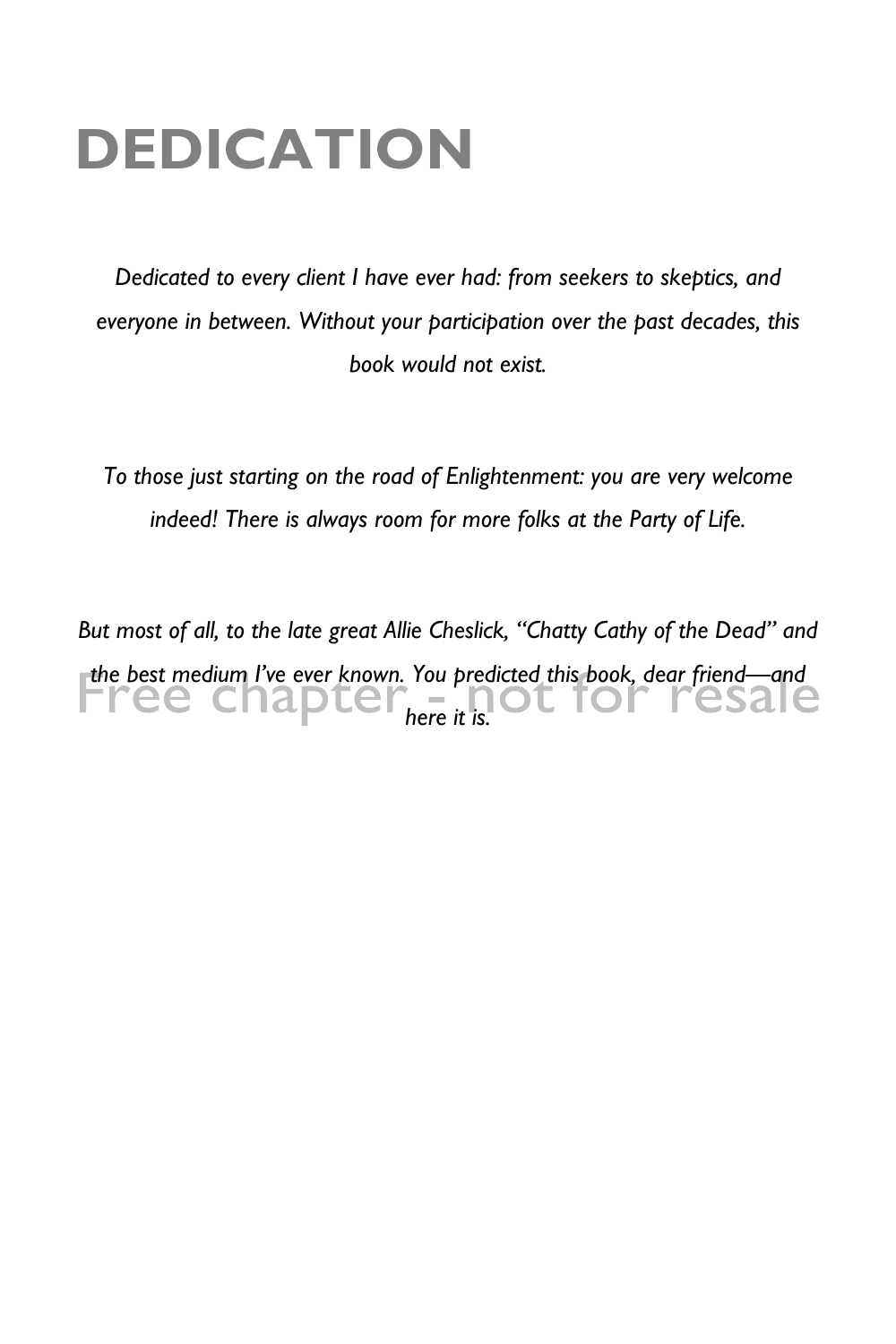#### **REVIEWS**

*"For those looking for a trusty guide into the Psychic Arena Universe, a really good place to start is The Psychic Yellow Brick Road. Corbie's work is always first rate not just as an author, but also as a trusted and very talented psychic adviser. She*  is, for sure, the real thing and this book is fun to read, gives LOTS of the Inside *Scoop from someone who's 'been there, done that,' and is a handy road map for people at all levels of experience. An Ivy League-educated woman (literally) with highly developed skills in so many things, Corbie has my "Haunted Housekeeping Seal of Approval."*

– ANDREW BREWER, "The Rock n Roll Psychic," listed in multiple publications as "One of the Top 50 Psychics in the World"

#### Free chapter - not for resale

*"With so many pretenders and Trained-In-A-Weekend 'Experts' in the psychic*  field, it can be difficult to know who is the real deal. Following the practical and *sage advice in The Psychic Yellow Brick Road eases the mind and heart, so it no longer becomes a trial-and-error experiment in 'Is this the right one?' When you can determine the proper questions to ask and how to follow through on what you learn, you will unerringly find the right person to walk with you on Life's Learning Road."*

– CHRISTINE ALEXANDRIA, Angel Intuitive and award-winning inspirational author (*Askfirmations, Angel Chatter,* and *Have You Ever Wondered About Angels?)*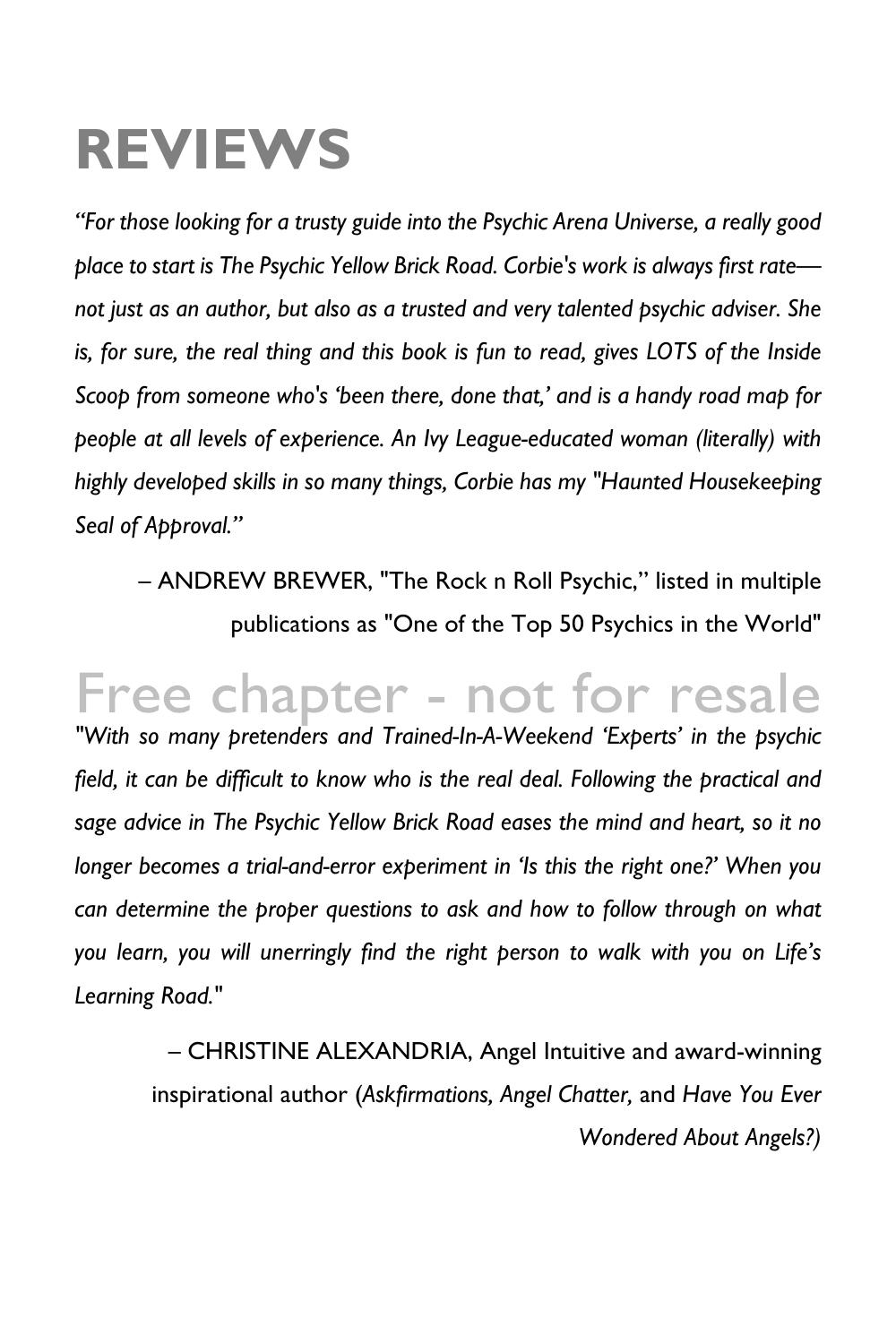*"While psychic development books are plentiful, it's rare to find a volume specifically dedicated to the person who wants to work with a psychic, rather than become one themselves. The Psychic Yellow Brick Road is smart, sensible, and doesn't fly over the reader's head with jargon and hyperbole. Instead, it clearly explains why working with an intuitive counselor is a useful method for identifying challenges and gives you new tools to surmount them. We've needed a "field guide" like this for a long time!"*

– STACI WELLS, Psychic Medium, Medical Intuitive, Numerologist, and Principal Soul Plan Psychic in *Your Soul's Plan,* and *Your Soul's Gift*, specializing in Karma and Pre-Birth Planning Readings

*"Corbie Mitleid writes with clarity and candor… rather than cluttering a complex*  topic with innuendo or vagaries, she concentrates on presenting the essential *tenets to understanding the world of the psychic/intuitive. The Psychic Yellow Brick Road is a must-read for beginners in the metaphysical arena, students who want to learn to do readings as eventual professionals, and anyone who wants or needs a thorough, lively but gentle key to opening the door to the mysteries that are 'Out There.'"*

> – ANITA MERRICK, Certified Tarot Master, Psychic Medium, and Author of *A Bitter Wind*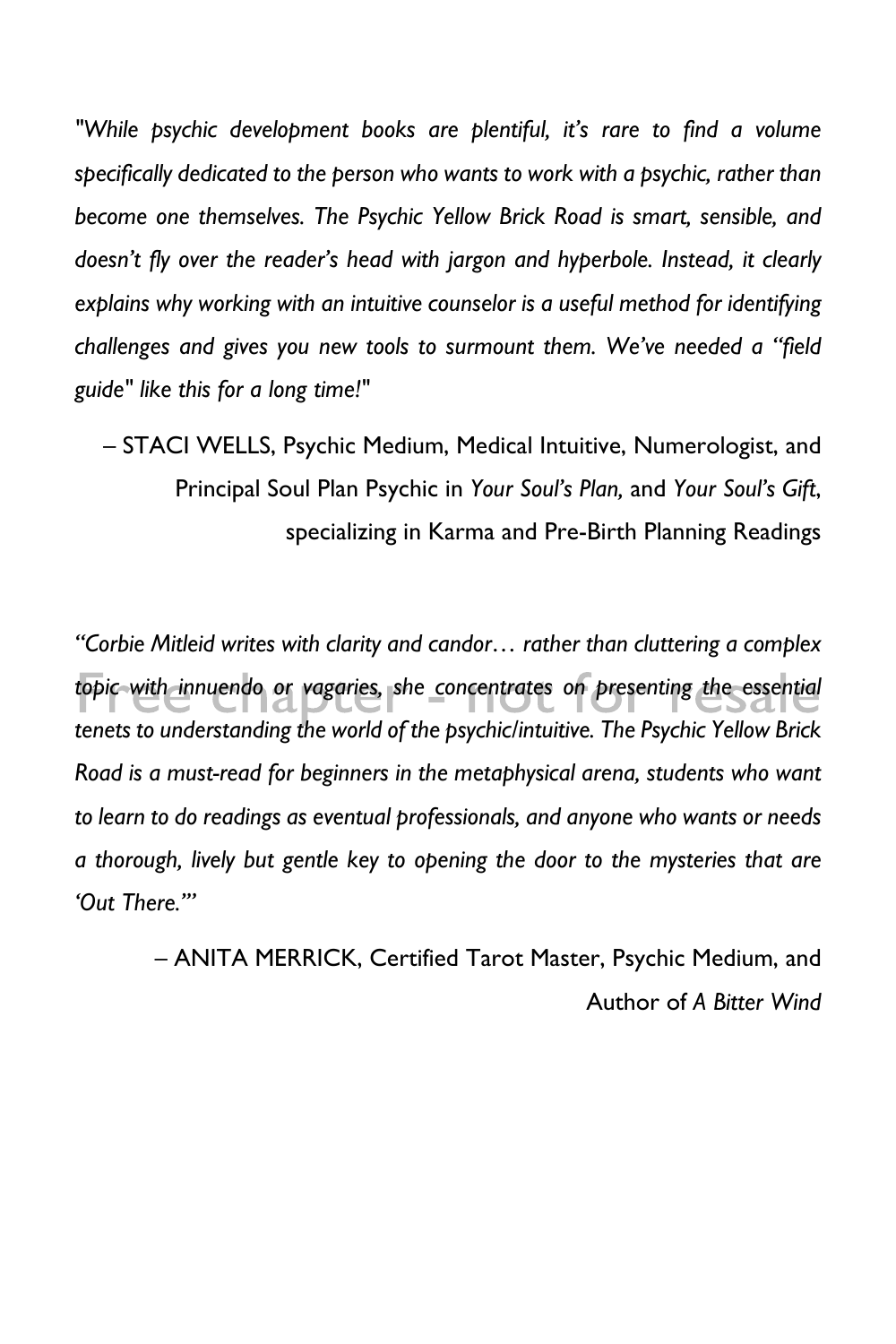# **TABLE OF CONTENTS**

| PSYCHICS 101: THE GOOD, THE BAD, AND THE CLEOS 22         |
|-----------------------------------------------------------|
| F PSYCHICS 102; HOWEO PREPARE FOR A GREAT PSYCHIC         |
|                                                           |
| WHEN GETTING A READING WON'T HELP 52                      |
| <b>PART TWO: THE INS AND OUTS OF A GENERAL SESSION 60</b> |
| <b>CAN A PSYCHIC REALLY READ YOU OVER THE PHONE?62</b>    |
|                                                           |
|                                                           |
| <b>ENLIGHTENMENT IS FOUND IN QUESTIONS NOT</b>            |
| DANGERS OF/EXAMPLES OF INAPPROPRIATE QUESTIONS            |
|                                                           |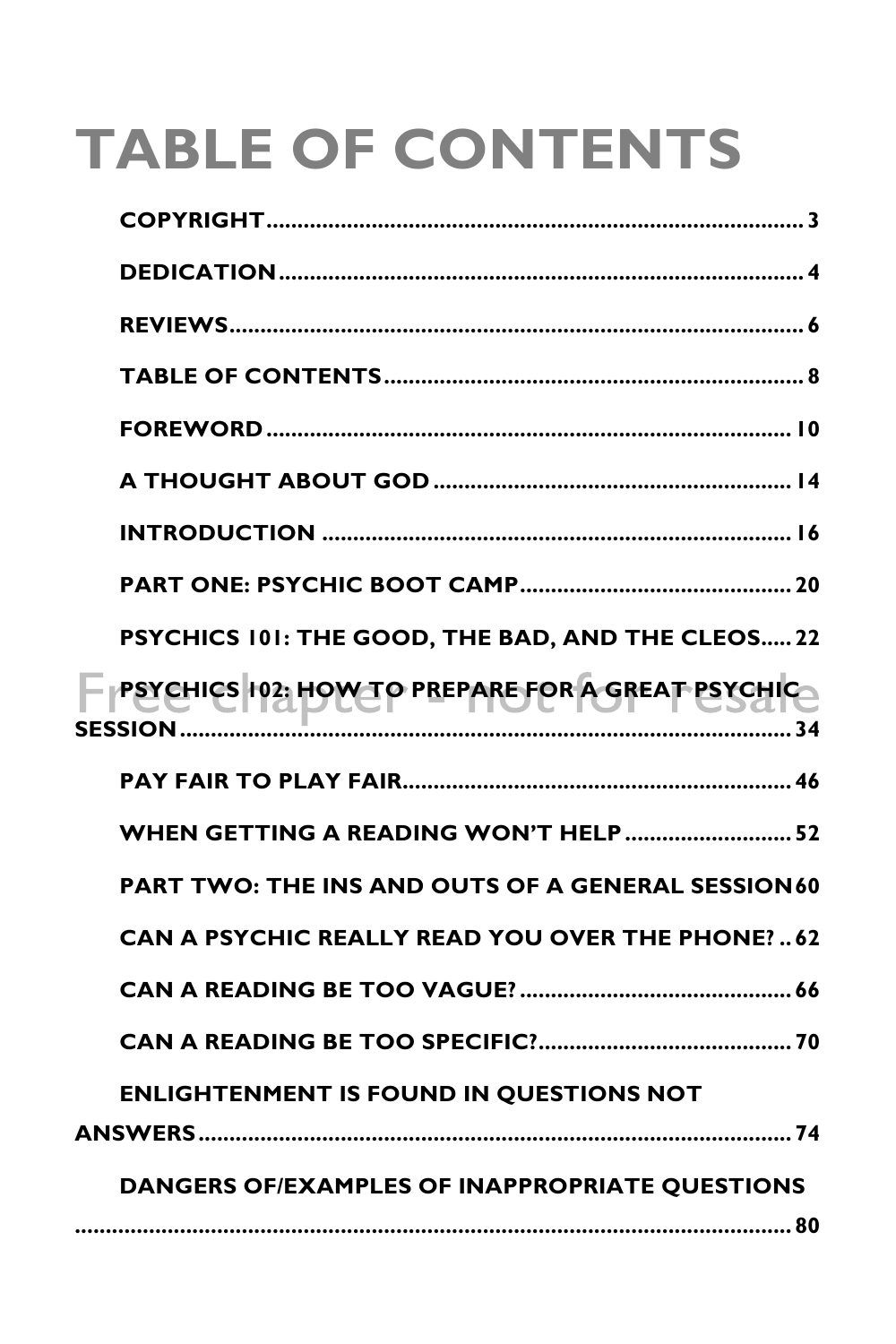| IS IT EVER APPROPRIATE TO ASK ABOUT DEATHS IN THE       |
|---------------------------------------------------------|
|                                                         |
| HOW TO HANDLE NEGATIVE PREDICTIONS  88                  |
| PART THREE: WHAT TO WATCH OUT FOR  90                   |
|                                                         |
| <b>HOW TO HANDLE AN OFF-MESSAGE PSYCHIC READING 96</b>  |
| <b>PART FOUR: WORKING WITH ANGELS AND SPIRIT GUIDES</b> |
| <b>WHAT EXACTLY ARE SPIRIT GUIDES AND ANGELS? 102</b>   |
| CAN ANGELS REALLY PERFORM MIRACLES?  106                |
|                                                         |
| <b>PART FIVE: WHAT TO EXPECT WITH MEDIUMSHIP  I</b>     |
| THE DIFFERENCE BETWEEN MEDIUMSHIP AND                   |
|                                                         |
| IS THERE ONLY ONE WAY FOR A MEDIUM TO WORK?  122        |
| WHAT ARE THE RULES ABOUT TALKING TO DEAD                |
|                                                         |
| WHY WON'T MY DECEASED LOVED ONES TALK TO ME?132         |
|                                                         |
| IS DIVINATION JUST FOR EXPERT PSYCHICS?  136            |
| THE BASICS FOR STARTING DOWN THE PSYCHIC YELLOW         |
|                                                         |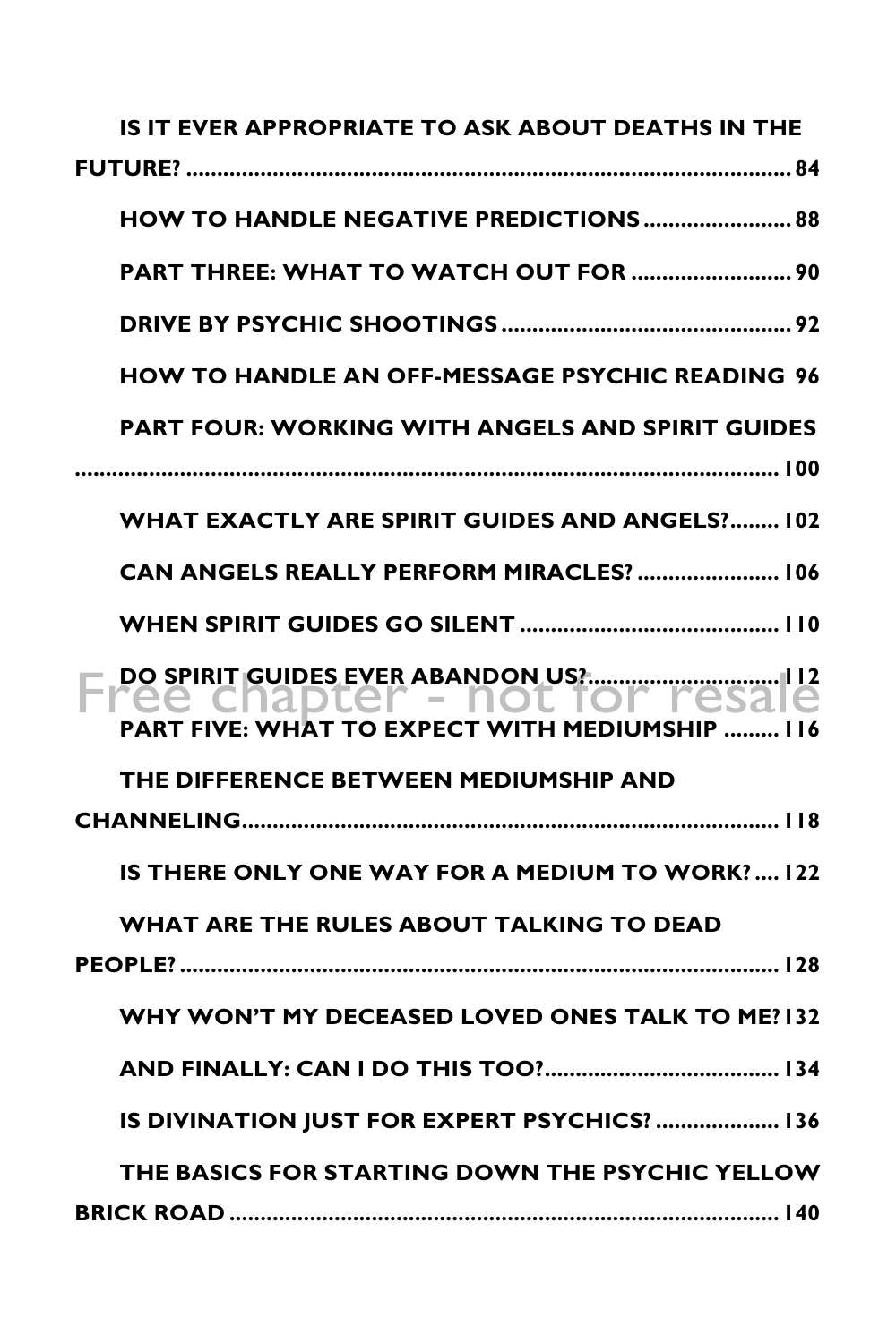#### Free chapter - not for resale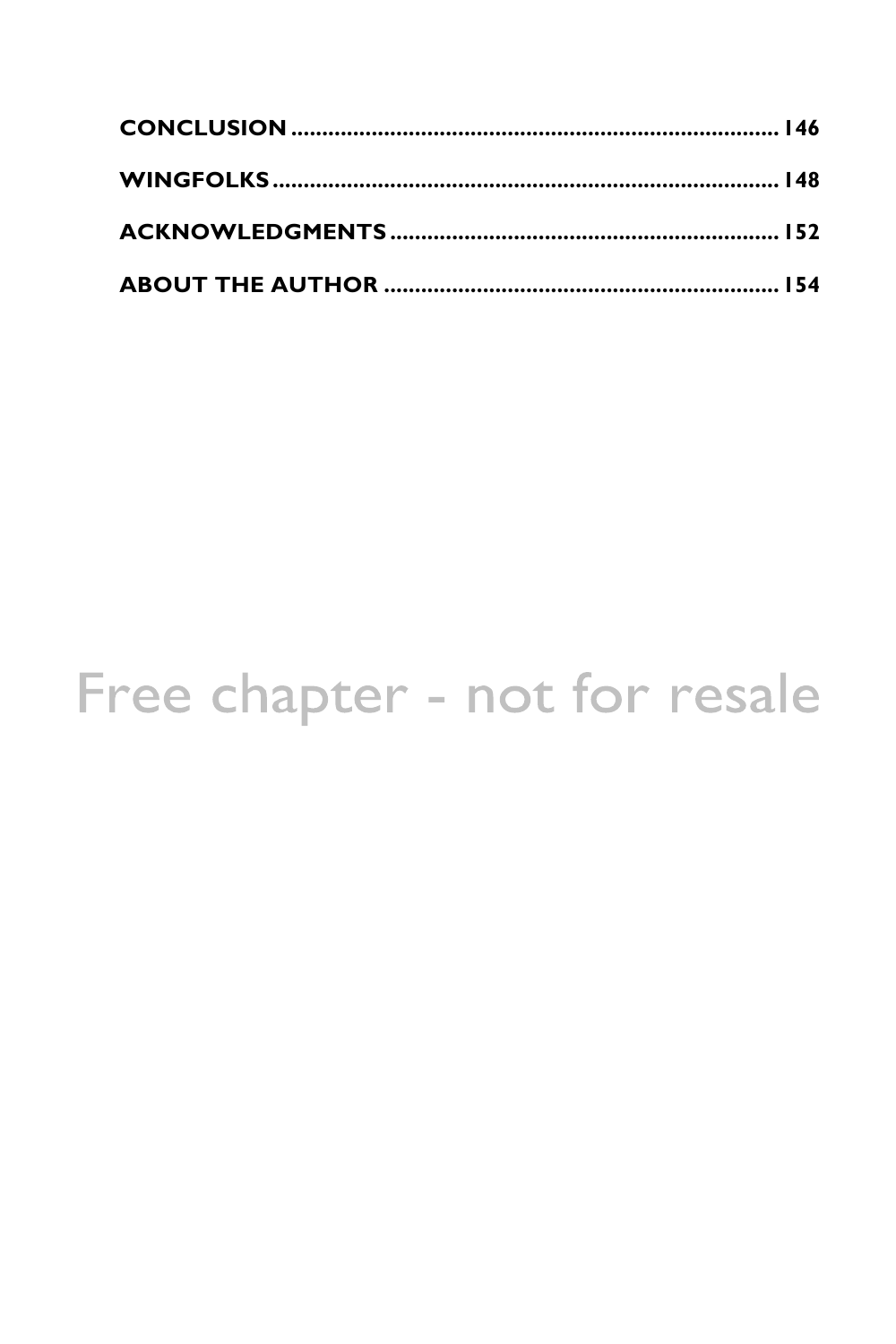#### **ENLIGHTENMENT IS FOUND IN QUESTIONS NOT ANSWERS**

*Can you tell me what my soul's plan was for this life? What lessons am I to learn? What is my higher purpose, my mission, and how do I do it?*

*- Caroline*

People come to intuitives for answers—about their love lives, their finances, their children, their parents, their futures. And often about the Huge Questions of Life, the Universe and Everything. At the same time, the majority of my clients don't know how to ask the right questions.

Let me explain why some questions aren't appropriate and why some questions lose their value if a psychic were to answer them, regardless of what the answer might be.

When I receive questions like the ones above (and these constitute 60 percent of what I'm asked), I know we're starting on the wrong track. While it's valid to want to learn about such things in order to complete life challenges, these questions are too all-encompassing, and not something an intuitive ought to tackle. Why? Because figuring out our soul's plan/lessons/mission is part of our life's journey. And to ask an intuitive "what's the plan" as if the intuitive could explain the entire thing in an hour is neither feasible nor useful. Would you be able to tell me everything about your life since birth—in detail—in 60 minutes?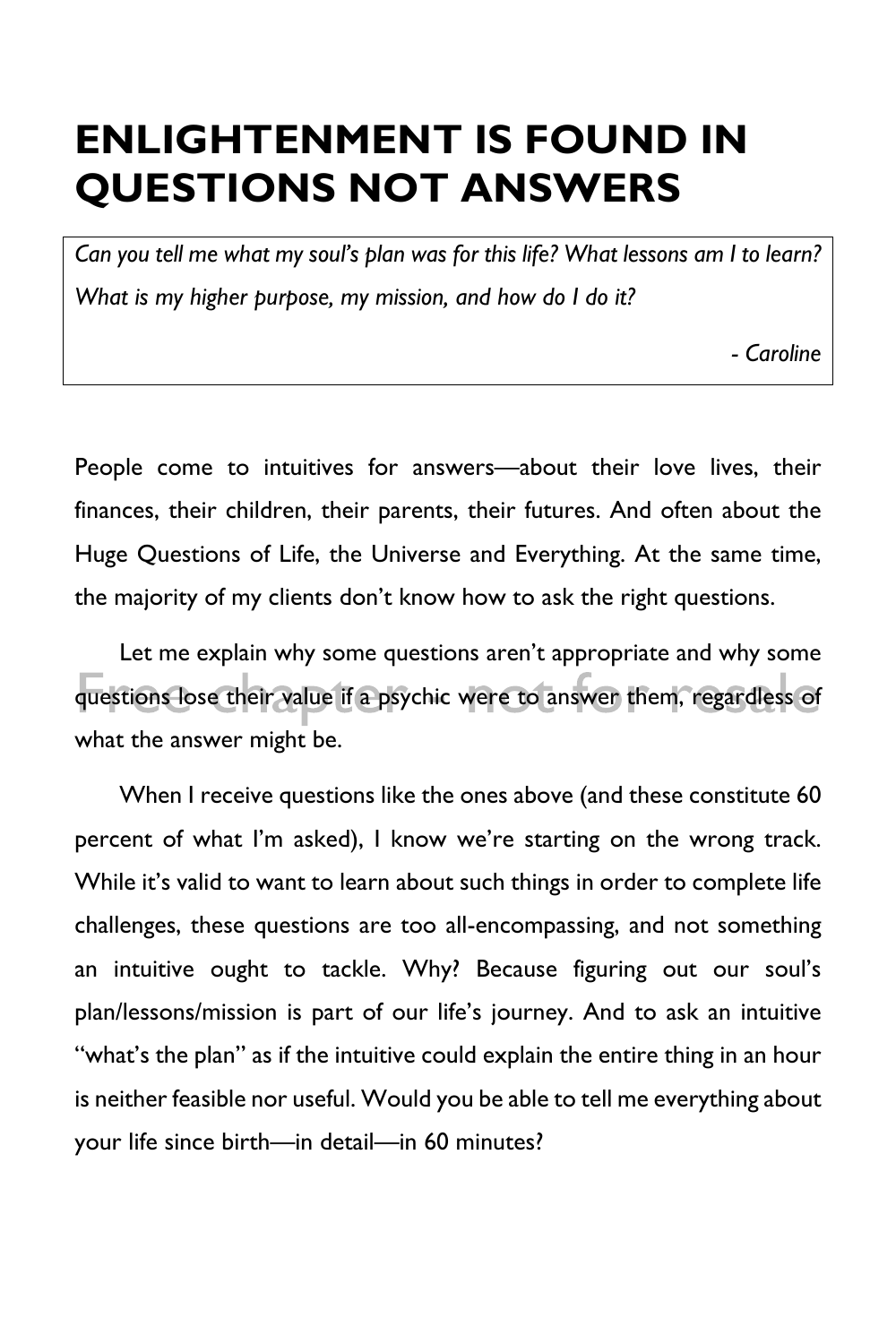Even if I could do a multi-hour session without exhausting myself (or you!), I would be doing a disservice to you to dispense this monumental and vast cache of information without giving you the chance to explore, learn on your own, or piece things together. And that dismisses the entire reason you set yourself these challenges in your pre-birth planning session. We come down to Earth deliberately forgetting our unity and our complete plan in order to recreate/reconstruct it through our experiences. That's what's valuable. That's the precious treasure we bring back Home when we transition after a life filled with learning, understanding and sharing.

If you can trace a clear pattern of behavior or occurrences and want to know why the pattern repeats, how to stop it, or how it serves you and those questions key us into an important challenge—then that's valid to review. Such information can lead to vast improvements in the quality of your life and your road to Self. But merely asking "What am I to learn? What is my plan?" is like expecting your professor to let you look at the answers before you go into your exam. How much would you really learn? And how much would you treasure those answers so easily gotten?

Let's look at some appropriate questions for a session that seeks to unblock challenges. You'll note sometimes it's a very succinct query, and sometimes it takes a little detail to flesh out, but they are always about a single focus:

> • *Am I supposed to write a book? Why do I constantly feel like I am supposed to do something related to writing?*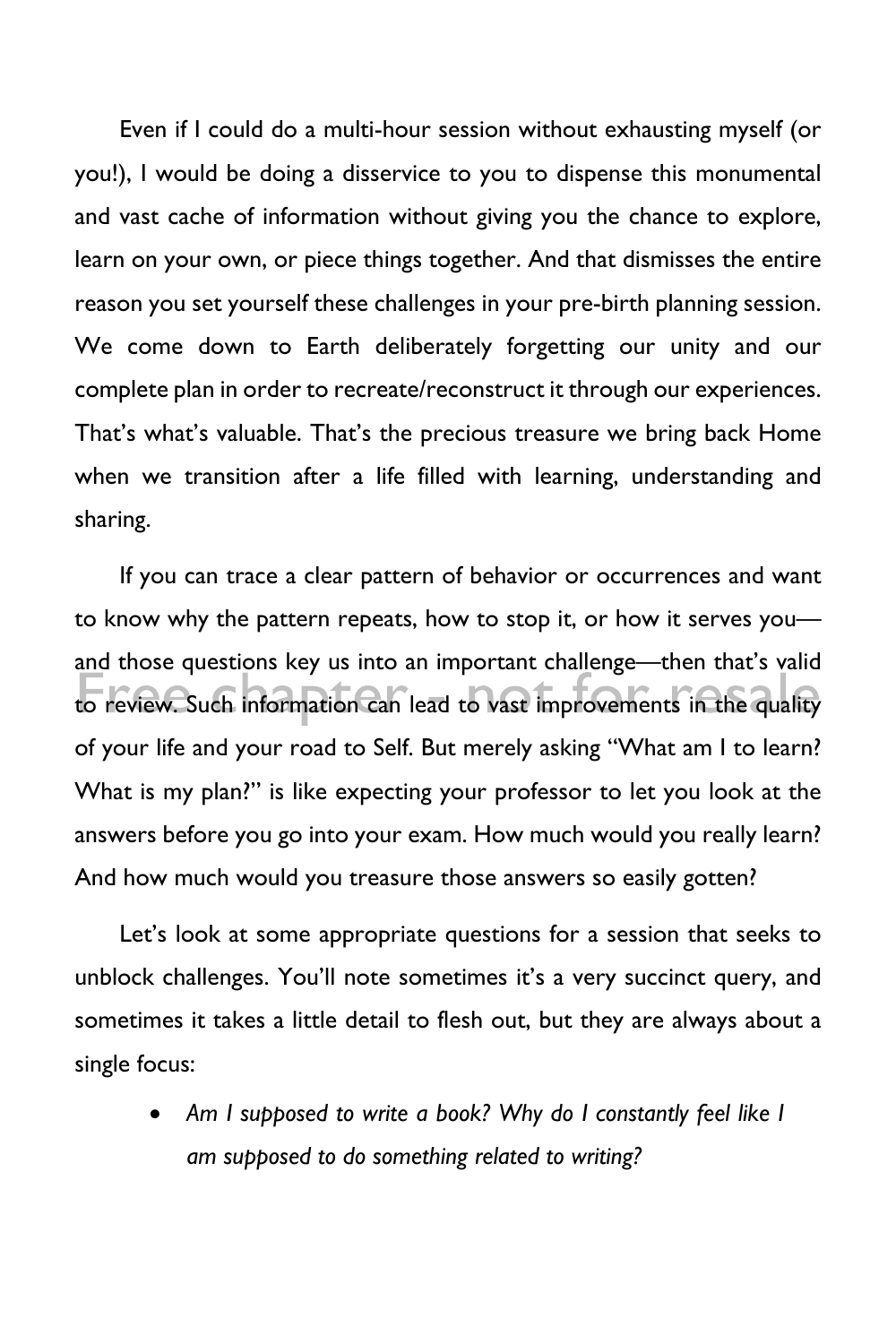- *Why do I seem to constantly diminish my creative talents in favor of more commercial activities? How can I stay true to my vision yet survive financially?*
- *Alcohol has always played a role in my life (first father's addiction, then taken on by me at the time of his death). What looks like a character weakness on my part, can it actually be serving a higher purpose?*
- *Recently I have become interested in Energy Medicine courses and am wondering if it's the right direction for me in terms of added education that can improve my ability to help those I work with as well as my own spiritual growth and physical healing. I have a deep soul urging to learn things to help myself and my clients, but I want to make sure I'm taking the course that best*  Free<sub>fits</sub> with my purpose in this lifetime t for resale
	- *There is an ongoing issue with my husband and me. Sexual energy has not been there—and never was—and for some reason, this has become an issue for me since I've gotten older. I've suppressed this for years and have been looking at it over the last few years in relation to my health and as part of my spiritual development. I know you can't tell me to leave or to stay. But if you could help me to understand what purpose is being served by this relationship, that would be helpful to me.*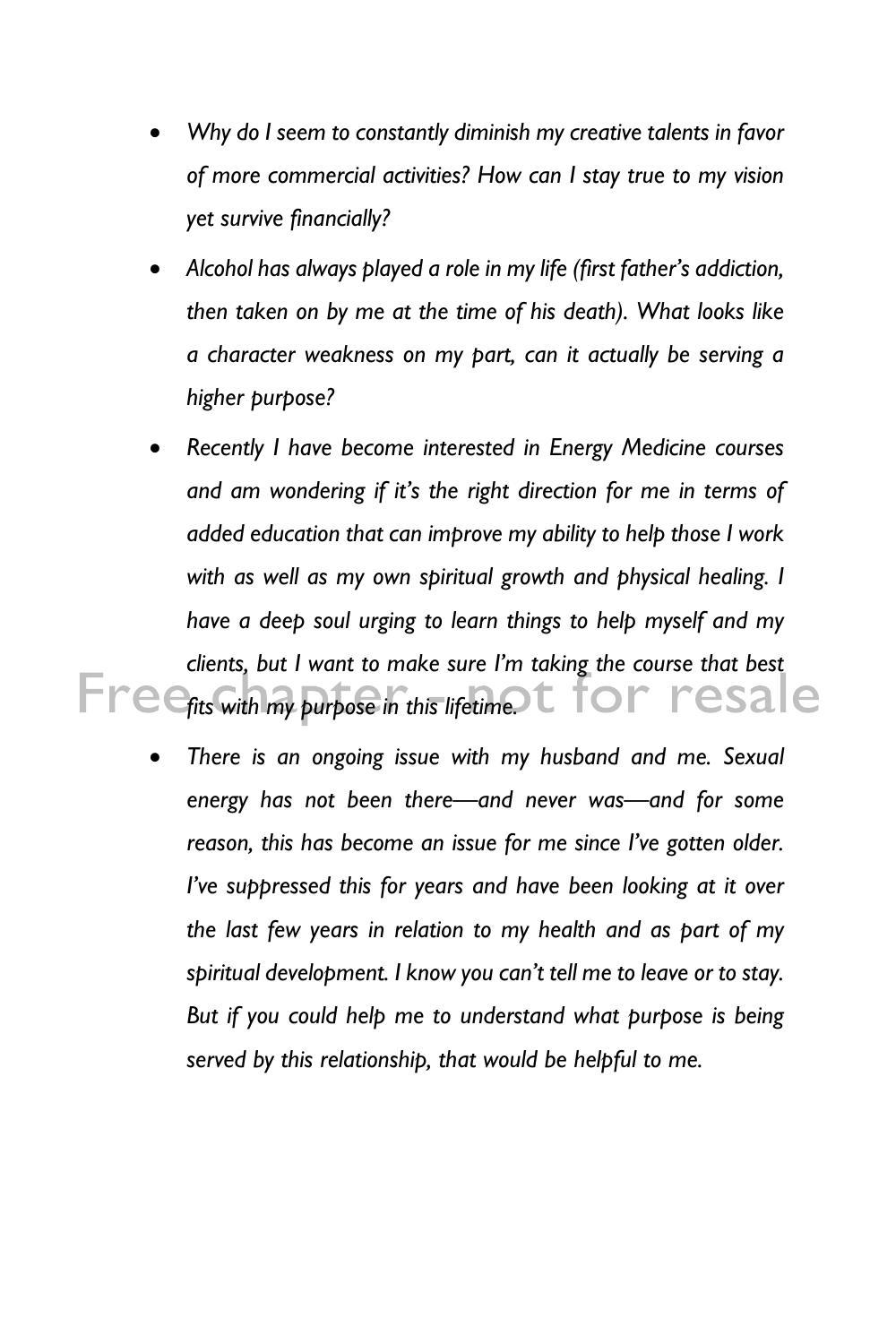In these questions, each client has identified a stumbling block that appears to have some duration. So, looking at how to clear the block moves their life energy forward—not only in the challenge they pinpoint, but also in many tangential areas of their lives. In other situations, they might note a pattern of desire: service through healing, the inspirational life, or the need to create something beautiful, purposeful, or enlightening.

Remember, too, that to address every single challenge in your life (near-death experiences, a traumatic relationship with your mother, a challenging love relationship, why you can't have children, etc.) would overwhelm both of us. All of these occurrences can spark deep questions deserving sufficient time for investigation and settling the energies of the answer within your own emotional and spiritual purview. To expect to get and incorporate a mountain of important and emotionally charged answers from one session is asking for failure—and a heck of a headache. S  $a$   $\epsilon$ 

So, how do you ask the right Major Life questions?

**FIRST: Take some time for self-examination in order to form the questions.** Do you have a repeating pattern, a stumbling block, something that always trips you up no matter what you do around it?

Is there a part of your life that means a great deal to you (career, relationships, security) that you need to improve in a deep manner?

**SECOND: Note how long the need for answers has been with you.** Has it been building gradually, or was it triggered by a person, event, or internal epiphany?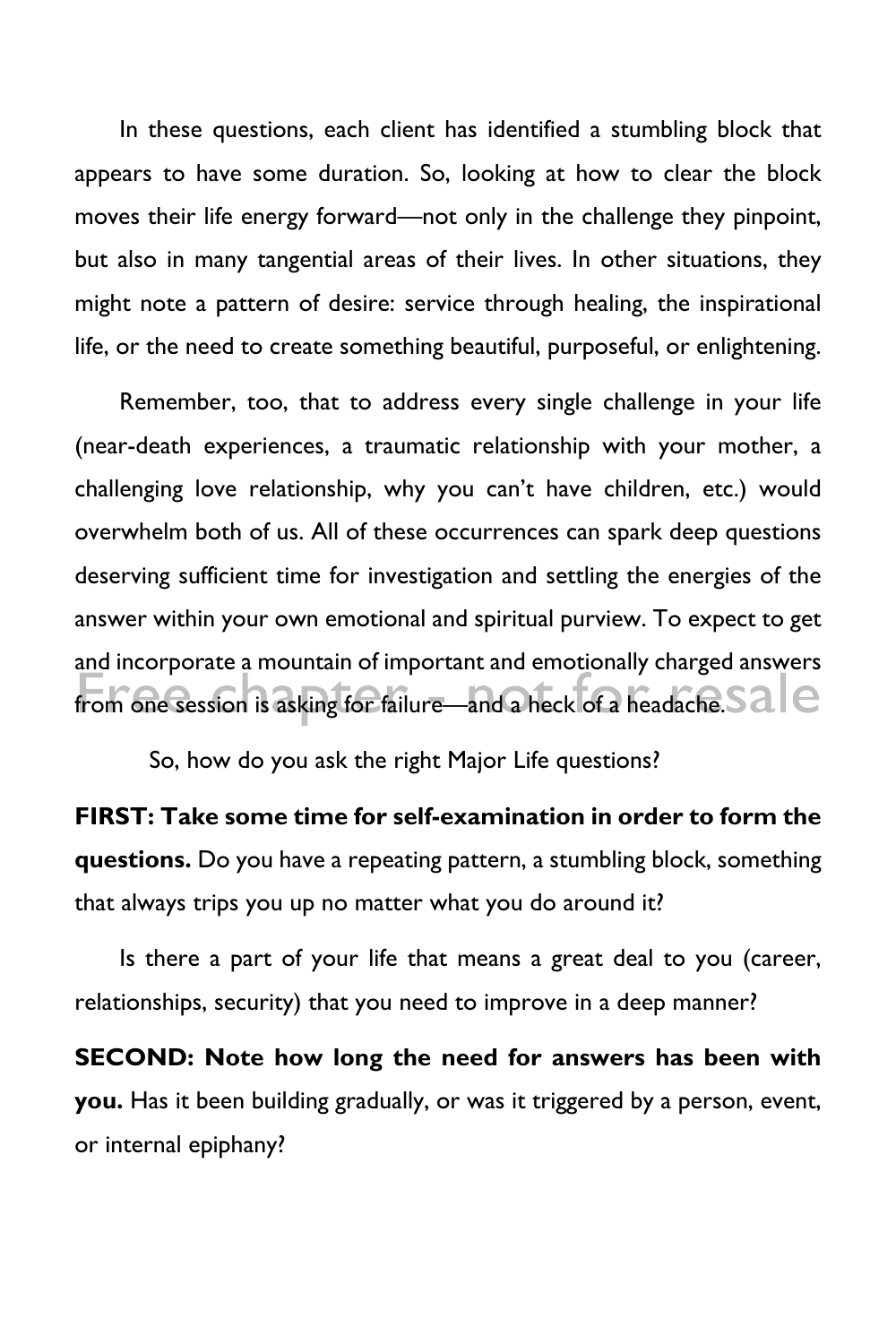**THIRD: Make sure you are completely ready to hear whatever the intuitive has to say regarding the answer.** As always, they may not tell you what you *want* to hear ("Yes, you were meant to be a great ballerina."), but what you *need* to hear ("Movement is vital for you, but more in terms of Tai Chi or yoga than performance art.").

The determining of one's life path and incarnational mission is central to our flowering as a pathway to joy, service and completion. But in this case, the journey is the most important aspect of your road—not the destination. Take your time with it…savor it…put your heart into the journey. And what you will gain is not a simple answer, but a beacon to light up all the roads here in Earthschool on which you find yourself traveling.

Free chapter - not for resale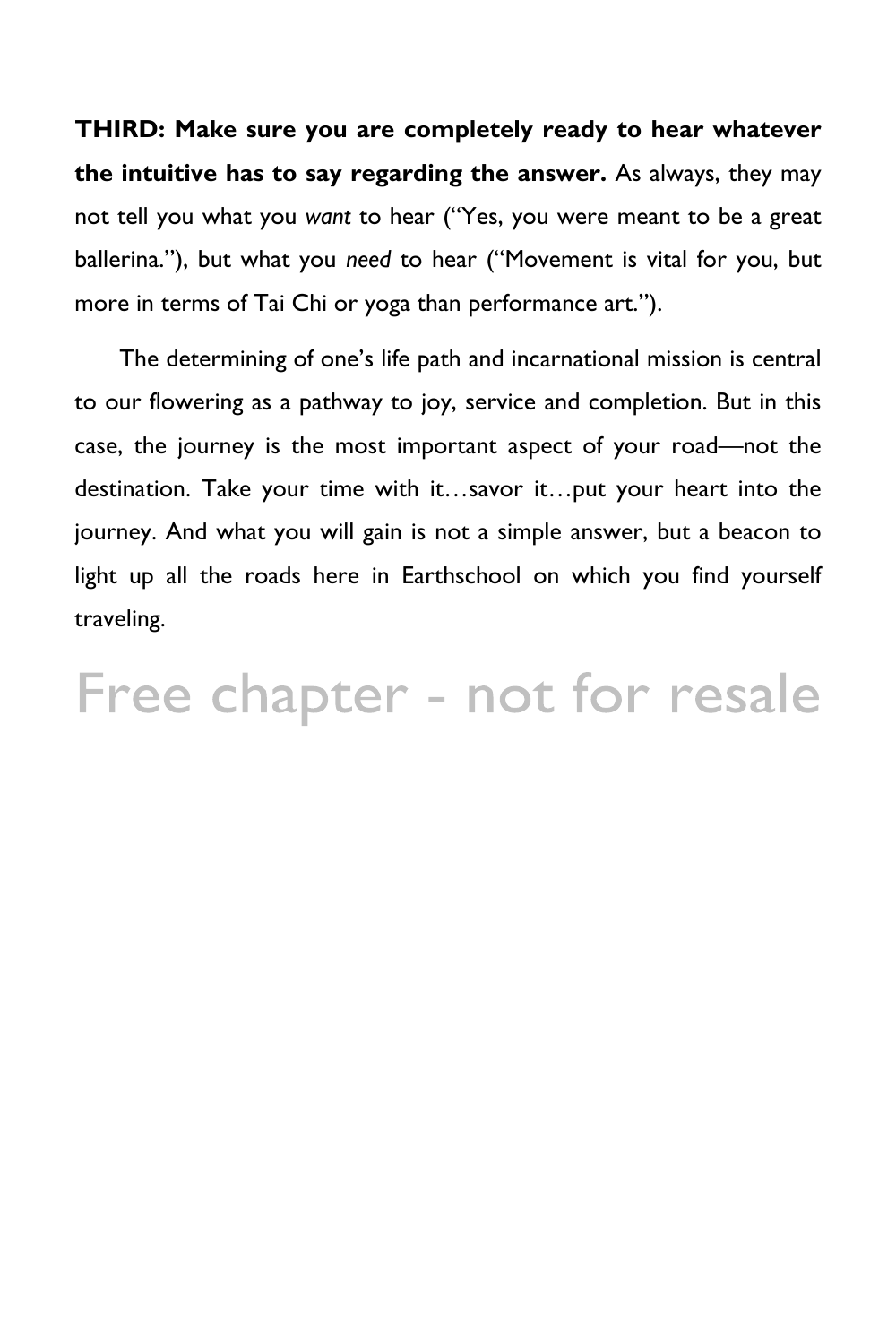## **ABOUT THE AUTHOR**

Corbie Mitleid has been on the mystic's path for over 40 years—meeting challenges, always questioning, leading the "examined life." This road has illuminated an essential Cosmic Truth: God gives all of us what we need for a life filled with miracles and joy. As long as our hearts are open, whole, and aligned with our Source Energy, anything is possible. (And it never hurts to bring laughter on the path with you!) If Corbie can share that blessing with you, she feels she's doing things right.

Corbie is a psychic, channel and medium, and has been reading since 1973. She travels coast to coast across the United States and into Canada as a full-time intuitive counselor. Corbie has inspired and helped thousands of individuals every year as a teacher and facilitator, frequently appearing on radio and television. She is a featured channel in Robert Schwartz's breakthrough series on Karma and pre-birth planning, *Your Soul's Plan* and *Your Soul's Gift.* Corbie is also the author of *Clean Out Your LifeCloset*, the first volume in *The Self Development Project* series.